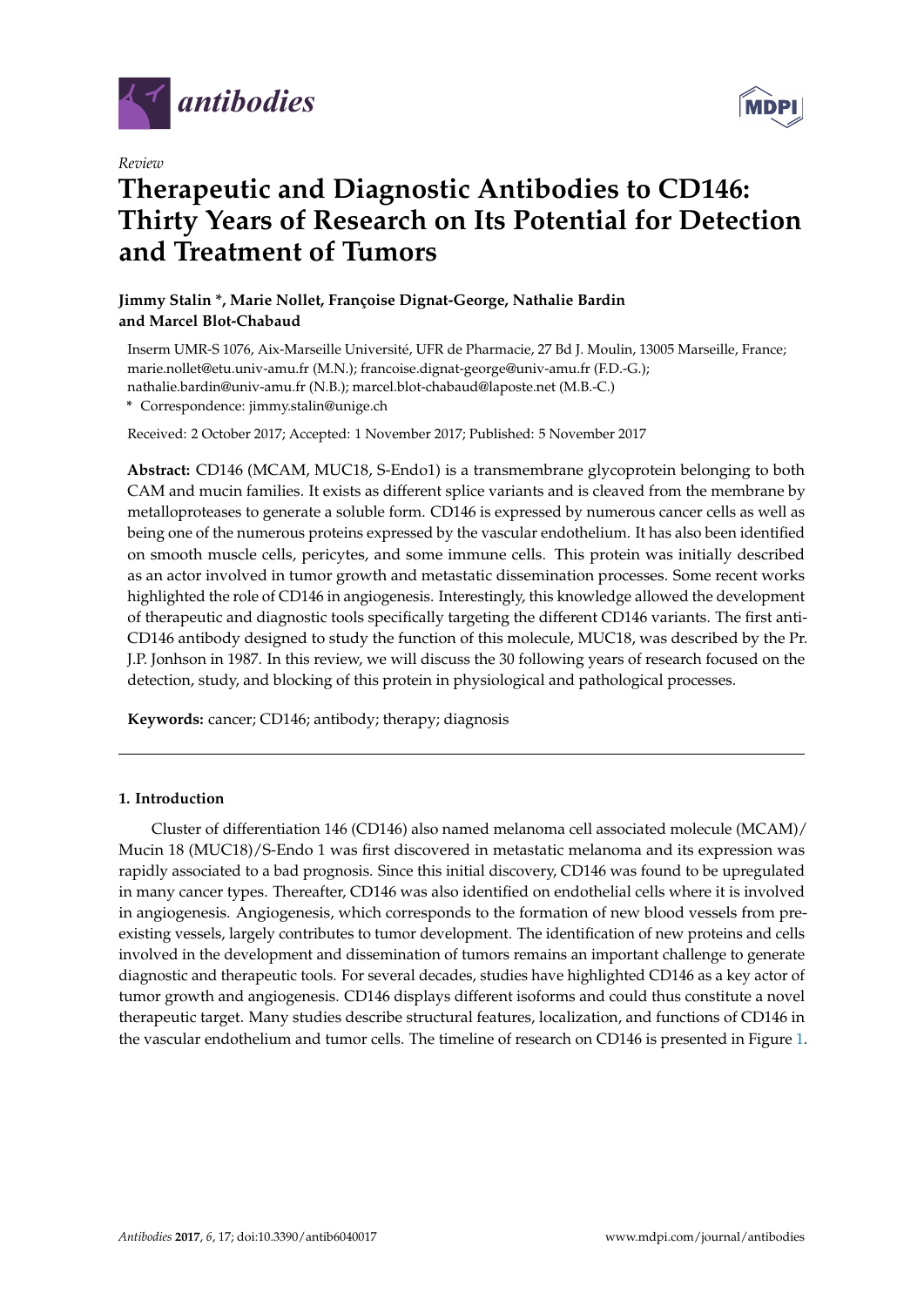<span id="page-1-0"></span>

**Figure 1.** Timeline of research on CD146. This timeline represents the principal discoveries (in green) **Figure 1.** Timeline of research on CD146. This timeline represents the principal discoveries (in green) and antibodies (in blue) related to CD146 [1–14]. and antibodies (in blue) related to CD146 [\[1–](#page-8-0)[14\]](#page-9-0).

This review will now focus on the role of the different isoforms of CD146 with a particular interest in the diagnostic and therapeutic tools targeting the molecule.

#### *2.1. Genomic Description of CD146* **2. Description and Cellular Localization of CD146**

#### $T_{\rm eff}$  generation is located specifically on the arm q23.3 of chromosome 11 in humans and one 11 in humans and one 11 in humans and one 11 in humans and one 11 in humans and one 11 in humans and one 11 in humans and one 2.1. Genomic Description of CD146 structure is *2.1.* Genomic Description of CD146 structure is *2.1.* Cenomic Description of CD146

composed of five immunoscoped of  $\sim$  11 types, three constants of V2 type, and the constant of V2 type, and the constant of V2 type, and the constant of V2 type, and the constant of V2 type, and the constant of V2 type, The CD146 gene is located specifically on the arm  $q23.3$  of chromosome 11 in humans and on chromosome 9 in mice. The gene encoding the CD146 protein extends over 14kb. CD146 structure is composed of five immunoglobulin-like domains, two variable domains of V2 type, and three constant domains of C2 type, but also a transmembrane domain and an intracytoplasmic portion [\[15\]](#page-9-1). 2, cAMP Response Element (CRE), SP1, CArG, and c-myb. Analysis of this DNA segments suggests The extracellular part of the molecule, including the five immunoglobulin domains, is encoded by 13 exons. The transmembrane and intracellular domains are encoded by three exons.

The promoter of CD146 presents different putative binding sites and motifs including AP1, AP-2, cAMP Response Element (CRE), SP1, CArG, and c-myb. Analysis of this DNA segments suggests that  $\overline{C}$ the four SP-1 sites, the two AP-2 domains, and one response element to Adenosine MonoPhosphate cyclic (AMPc)-(CRE) form the minimal promotor of CD146 [\[16\]](#page-9-2). Specific sites play a role in CD146 expression. The AP-2 sites which are located at −131 and −302 by relative to the initial ATG, reduced promoter activity by 70% and 44%, respectively [\[16\]](#page-9-2). Moreover, when mutated, the CRE site inhibits  $T_{\text{max}}$  confirmed in human melanoma cancer cancer cancer cancer cancer cancer cancer cancer cells and represents  $3.3$ by 70% the transcription of the gene. Therefore, AP-2 [\[17\]](#page-9-3) and CRE sites [\[18\]](#page-9-4) have been described to modulate CD146 expression in melanoma cells, leading to an increase in tumor growth and metastatic potential in these cancers. In fact, the AP-2 binding site located in the promoter (located at −23 bp) is an inhibitor of the transcription of CD146 while the other AP-2 sites (located respectively at -131,  $-302$ , and  $-505$ ) are transcription activators [\[16](#page-9-2)[,17\]](#page-9-3).

The CD146 mRNA has been first identified in human melanoma cancer cells and represents 3.3 Kb [\[19\]](#page-9-5). Its encoding region is about 1940 bp. There exists a strong homology between the human and mouse mRNA sequences, but several differences can be noted. In humans, there is a lengthening of the 3' and 5' Untranslated Transcribed Region (5' UTR) region as wells as a loss of 6pb in exon 2. The encoding regions and  $5'$ UTR region have a homology of about 80% and 72%, respectively, between the murine and human genes and there is only  $31\%$  of homology for the  $3'$ UTR region. Finally, the protein sequence has about 76% homology between these two species [\[1](#page-8-0)[,20\]](#page-9-6).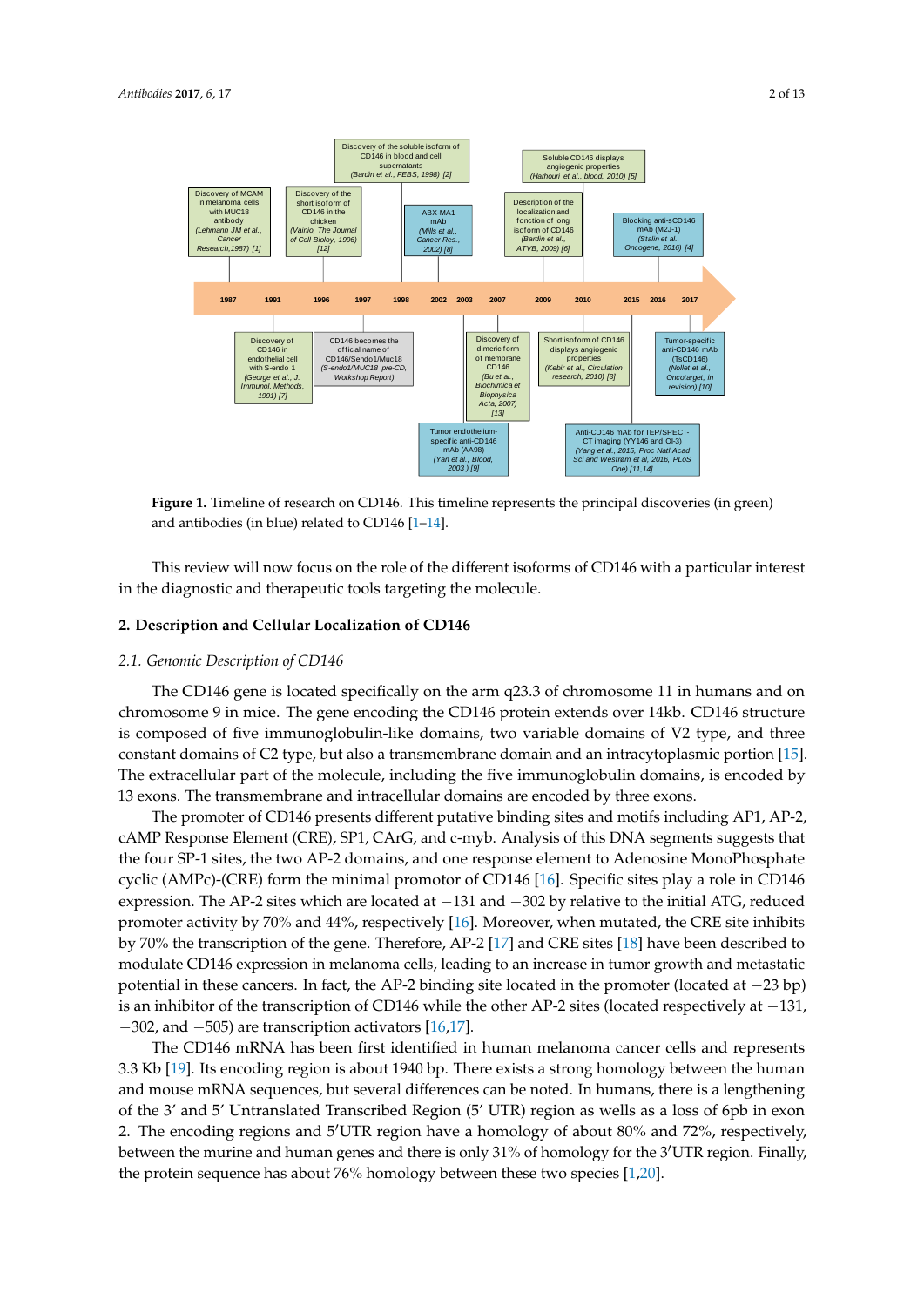There is one polymorphism concerning CD146 which has been described. In fact, rs3923594 polymorphism is associated with stages, metastasis, and recurrence in clear cell renal cell carcinoma in the Chinese population [\[21\]](#page-9-7).

#### *2.2. CD146 Protein Structure and Isoforms*

The CD146 protein sequence derived from the coding region has a theoretical molecular weight of about 72 kilodaltons. However, CD146 molecular weight is around 113 kilodaltons. This difference is due to the glycosylation sites which are present on the protein sequence. In fact, glycosylations represent approximately 35% of the total molecular weight of the protein with mostly N-glycosylations. The presence of sialylation has also been shown [\[22\]](#page-9-8).

As a member of the immunoglobulin superfamily, CD146 displays many similarities in the structure with BCAM (B-cell adhesion molecule) and ALCAM (activated leukocyte cell adhesion molecule), but also many similarities in functions and expression in tumor and endothelial cells [\[23\]](#page-9-9).

A short isoform and a long isoform have been identified for membrane CD146. These two isoforms are generated by alternative splicing on exon 15 causing a reading frame shift. In 1987, the long isoform was discovered in human melanoma and, more recently, the short isoform was identified as a complementary DNA from chicken [\[24\]](#page-10-0). In addition to these two membrane isoforms, a soluble form of CD146 was identified in human endothelial cell culture supernatant (HUVEC) and in the bloodstream of patients [\[2\]](#page-8-1).

The extracellular portion of both membrane isoforms of CD146 is similar. The difference is located in the intracytoplasmic portion [\[24\]](#page-10-0). In fact, the intracytoplasmic domain of the short isoform is shorter and contains a PDZ-binding domain and a phosphorylation site for protein kinase C. The long isoform is composed of an endocytosis signal sequence and two Protein Kinase C (PKC) phosphorylation domains [\[24\]](#page-10-0).

Both mice and human intracytoplasmic domain sequences are similar at 95% and 93% for the short isoform and long isoform, respectively. This conservation across species is in accordance with the important functions carried by the intracytoplasmic domain of CD146.

Finally, identified for the first time in 1998 [\[2\]](#page-8-1), a soluble form of CD146 with a molecular mass around 100 Kilodaltons was detected in human plasma [\[25\]](#page-10-1), resulting from a metalloprotease-dependent shedding of the extracellular domain [\[26\]](#page-10-2).

## *2.3. Cellular Localization of CD146*

In CD146-positive cancer cells, both isoforms of CD146 are expressed but their precise localization remains to be defined.

CD146 localization was essentially studied in endothelial cells. The localization of short and long membrane CD146 isoforms is different. The long isoform of CD146 is expressed at the intercellular junctions. Co-staining between CD146 and VE-cadherin, Focal Adhesion Kinase (FAK), Platelet Endothelial Cell Adhesion Molecule (PECAM), and the catenin/cadherin complex shows no co-localization, suggesting that the long isoform of CD146 is not located in the adherent junctions, tight junctions, or focal adhesion sites [\[27](#page-10-3)[,28\]](#page-10-4). An immunohistochemical staining of this isoform in endothelial colony forming cells (ECFC) confirmed the junctional localization of this protein. Moreover, the presence of a cytoplasmic pool of long CD146 that can be redistributed to the cell membrane was also evidenced [\[3\]](#page-8-2). Overexpression of the long isoform of CD146 in MDCK cell line (Madin–Darby canine kidney) showed a baso-lateral localization of the protein and this localization was dependent on the presence of a di-leucine motif on its intracytoplasmic peptide sequence [\[27\]](#page-10-3).

In contrast, short CD146 shows an apical localization in ECFC [\[3\]](#page-8-2). An apical localization was also evidenced in MDCK cells [\[27\]](#page-10-3). Short CD146 isoform is involved during the first step of angiogenesis process. It is involved in the adhesion, migration, and proliferation of endothelial cells [\[3\]](#page-8-2).

The confluence of the endothelial monolayer constitutes a regulator of the cellular distribution of the two membrane isoforms. Indeed, in non-confluent endothelial cells, the long isoform was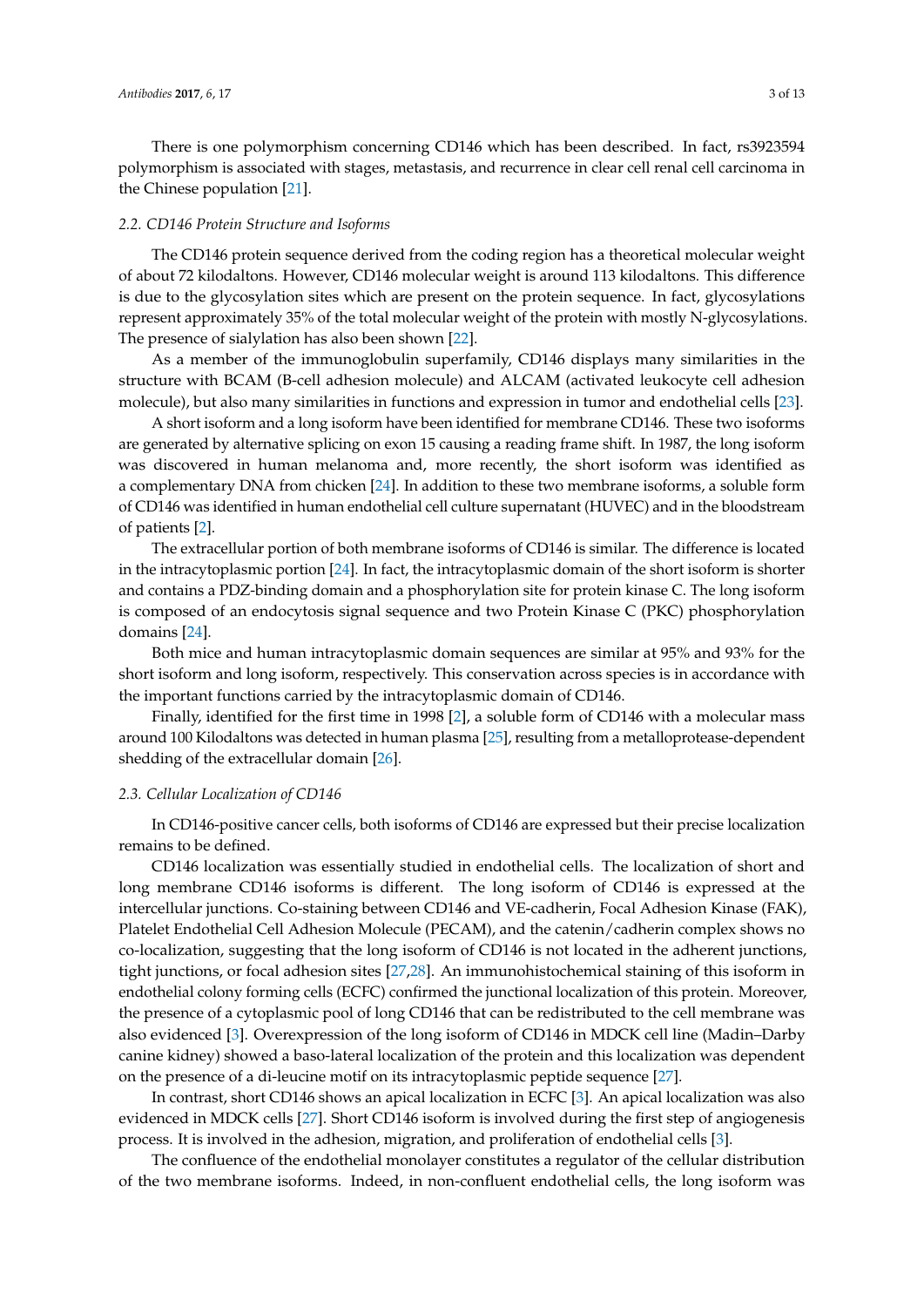localized in the cytoplasm and was not detected at the cell membrane. Concerning the short CD146 isoform, it was localized in the nucleus and at the migration front in non-confluent cells [\[3\]](#page-8-2). In other experiments performed on chickens, results showed that the long isoform of CD146 was preferentially localized in the microvilli where the protein plays a role in their formation [\[29\]](#page-10-5).

## **3. CD146 in Cancer Cells**

CD146 has been identified for the first time in melanoma where it plays an important role in the disease progression. Thereafter, CD146 has been shown to be expressed in various cancers, such as pancreatic, breast, prostate, ovarian, lung, kidney cancers, osteosarcoma, Kaposi sarcoma, angiosarcoma, Schwann cell tumors, children and adult acute B cell lymphoblastic leukemia, or leiomyosarcoma [\[30\]](#page-10-6). The mechanism of this neo-expression is still largely unknown but, in prostate cancer, it was reported that high expression of CD146 resulted from hypermethylation at the promoter of the CD146 gene [\[31\]](#page-10-7). A strong correlation was found between the increased metastatic capacities of tumor cells and the increased expression of this molecule [\[32\]](#page-10-8). CD146 expression in human melanoma cell lines correlates strongly with their ability to form primary tumors and to generate distant metastasis in both immunodeficient nude and Severe Combined ImmunoDeficiency (SCID) [\[33\]](#page-10-9). As an example, CD146 expression increased melanoma cell metastasis in lung in nude mice after intravenous injection [\[34\]](#page-10-10). These results were confirmed by using interfering RNA directed against CD146 which decreased migration, proliferation, and invasion of melanoma cells in vitro [\[35\]](#page-10-11). Different cancer markers were analyzed in the early and late stages of patients with melanoma. CD146 was the only protein in blood sample analysis which correlated with the advanced stages of the cancer [\[36\]](#page-10-12). This finding was confirmed in another study where CD146 constituted a marker of poor prognosis and survival in melanoma patient. It was concluded that CD146 was a better marker of disease progression than analysis of sentinel lymph node on biopsies [\[37\]](#page-10-13).

Likewise, in prostate cancer, CD146 overexpression increased tumor growth, invasiveness, and metastatic potential [\[38\]](#page-10-14). This result was confirmed in biopsies of patients where CD146 overexpression was also observed. In this study, CD146 expression was correlated with a poor prognosis. CD146 expression was also correlated with an increase in the metastatic potential in ovarian carcinoma. Furthermore, inhibition of CD146 protein expression in ovarian cancer cell lines inhibited invasiveness and tumor spread, and induced apoptosis. This was explained by the fact that a lack of CD146 induced a decreased activity of Rho GTPase [\[39\]](#page-10-15) which is involved in these processes.

In breast cancer, it was first reported that CD146 could act as a tumor suppressor [\[40\]](#page-10-16) while more recent studies have described CD146 as a poor prognosis marker [\[41\]](#page-10-17). Indeed, over-expression of CD146 in a breast cancer cell line increased both motility and tumorigenicity [\[42\]](#page-10-18). This result was confirmed in vivo.CD146 expression was correlated with markers of EMT in both gastric and breast cancer patient biopsies [\[43,](#page-11-0)[44\]](#page-11-1). This is due to the fact that CD146 induced the epithelial–mesenchymal transition (EMT) in gastric and breast cancer cells in vitro. In triple negative breast cancers, the increased expression of CD146 in epithelial cells induced a loss of epithelial markers and an increase in mesenchymal markers expression, leading to increased invasiveness, migration, and mammospheres formation. In this study, it was shown that CD146 induced an increased expression of CD44 but also a decreased expression of CD24 on the cell membrane suggesting that cancer cells acquire a cancer stem cell-like phenotype [\[45\]](#page-11-2).

It is important to note that all the mechanisms involved in melanoma progression are not still understood. A recent study showed that a B lymphocyte subpopulation, called B1 lymphocytes, displayed a pro-metastatic potential. In fact, a decrease of both tumor growth and metastatic dissemination was observed after depletion of this cellular population in an experimental metastatic model. The homophilic interaction between the B lymphocytes and the cancer cells, through CD146, was responsible for the metastatic dissemination [\[46\]](#page-11-3). Moreover, the expression of CD146 at the cell membrane of cancer cells was increased when these cells were co-cultured with the B1 lymphocytes, leading to an increase in the number of metastasis.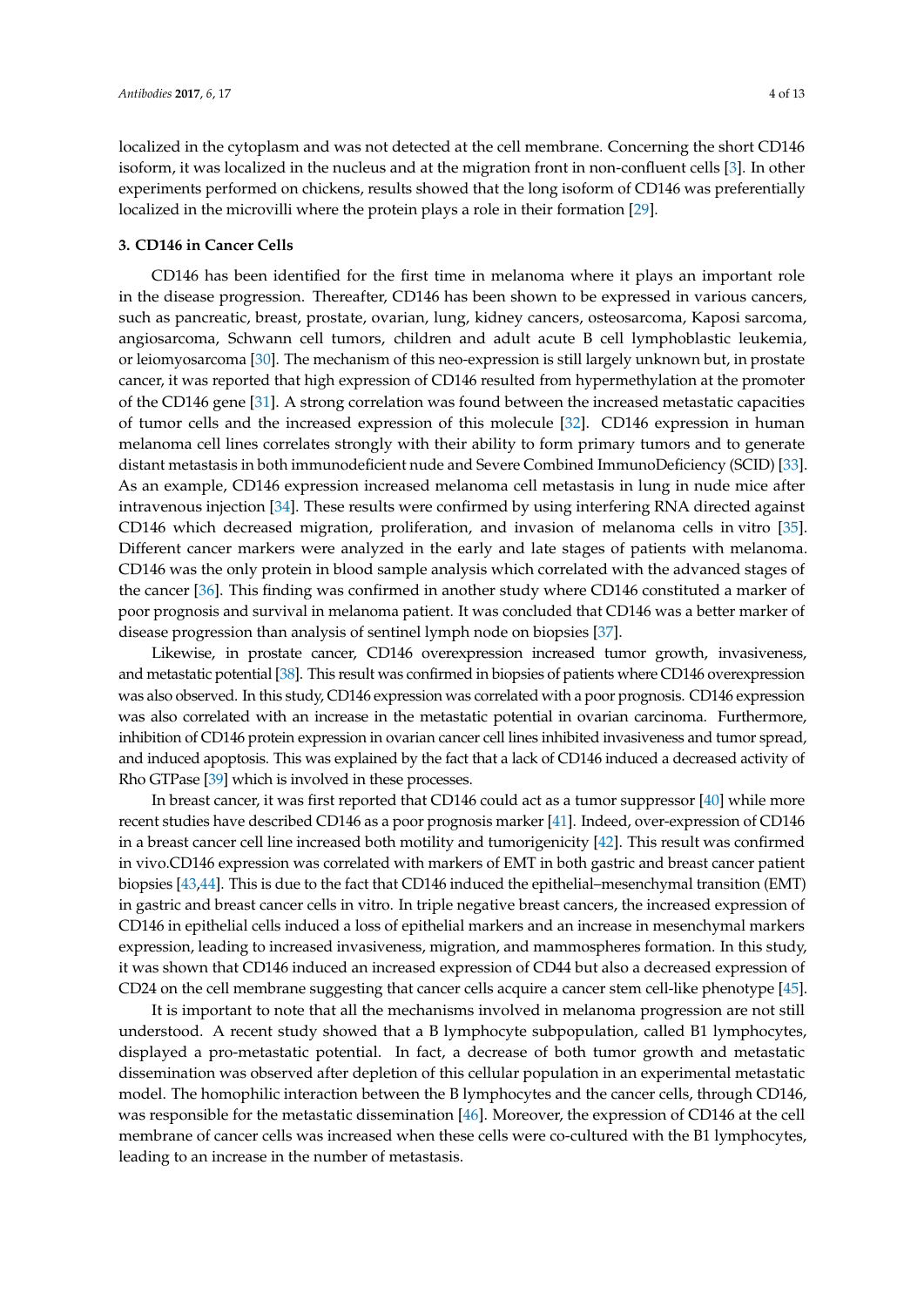A recent study reported that cancer cells expressing CD146 were able to secrete soluble CD146 in vitro and in vivo [\[4\]](#page-8-3). This phenomenon was described in melanoma, colorectal cancer, and pancreatic cancer cell lines by Enzyme-Linked ImmunoSorbent Assay (ELISA). The authors demonstrated that soluble CD146 secreted by cancer cells induced both autocrine effects on cancer cells and paracrine effects on vascular endothelial cells. Furthermore, cancer cells stimulated in vitro with recombinant soluble CD146 were more proliferative and produced more pro-tumorigenic and angiogenic factors, such as Vascular Endothelial Growth Factor (VEGF). The authors demonstrated that soluble CD146 induced an anti-apoptotic phenotype in cancer cells and that it could also decrease cancer cell senescence visualized by beta-galactosidase staining. The c-myc signaling pathway was also upregulated by soluble CD146 confirmed by an increased protein expression of c-myc, phospo-c-myc on residue ser62 and max, a partner of c-myc. Finally, they also showed that soluble CD146 secreted by cancer cells increased endothelial cell proliferation and tumor angiogenesis. These pro-angiogenic and anti-apoptotic effects were confirmed in vivo in different models of xenografted mice.

In line with this result, an increased concentration of soluble CD146 in blood of patients with non-small cell lung cancer has been described, as compared to control patients or patients with respiratory inflammatory disease [\[47\]](#page-11-4). Altogether, these results show that soluble CD146 also plays a major role in tumor development and angiogenesis.

## **4. CD146 in Angiogenesis; Immunity and Inflammation**

Initiation and progression of cancer are closely linked to angiogenesis, immunity, and inflammation. Of interest, CD146 is expressed in many cells involved in these different processes.

Angiogenesis plays a major role in tumor development. Endothelial cells which display angiogenic properties can proliferate, migrate, adhere, and generate new capillaries from pre-existing vessels. The discovery of the existence of the two membrane isoforms of CD146 and the description of a soluble form of CD146 led to study their implications during angiogenesis. Using specific siRNA directed against the two membrane isoforms, it has been shown that the absence of short CD146 in endothelial cells decreased cellular proliferation, migration, and adhesion. Conversely, its overexpression displayed opposite effects. In contrast, the absence of long CD146 isoform destabilized the junctions of neo-vessels which were necessary to generate pseudo-capillaries in matrigel in vitro. So, both short and long CD146 isoforms display complementary effects for the generation of neo-vessels. The pro-angiogenic effect of short CD146 was confirmed in vivo by transplantation of ECFC over-expressing this protein in a mouse model of hind limb ischemia. An increase in both ECFC incorporation in ischemic muscle and neo-vessel generation was observed [\[3\]](#page-8-2). Recent works showed that the short isoform of CD146 was associated with different proteins at the membrane of endothelial cells including VEGF-R2 [\[48\]](#page-11-5), angiomotin, and VEGF-R1 [\[48–](#page-11-5)[50\]](#page-11-6). This association seems to be essential for the activation and function of these different pathways. Indeed, the absence of short CD146 isoform decreased both phosphorylation of VEGF-R2 and pro-angiogenic effects of VEGF in endothelial cells. It was also recently shown that Galectin 3 constituted a new partner for CD146 in endothelial cells and that this association induced a dimerization of CD146 at the cell surface, leading to the activation of several pathways. Among them, the AKT pathway leads to the secretion of metastasis-promoting cytokines [\[51\]](#page-11-7). Finally, it has also been shown that soluble CD146 displayed a pro-angiogenic activity. Soluble CD146 was able to increase the formation of pseudo-capillaries in vitro but also to induce neo-vascularization in a rat model of hindlimb ischemia. Moreover, recruitment of mature and immature endothelial cells but also smooth muscle cells was increased in matrigel plugs containing soluble CD146 in mice, leading to the formation of capillary-like structures [\[5\]](#page-8-4). Interestingly, it was shown that soluble CD146 stimulated short CD146 isoform through its binding on angiomotin [\[49\]](#page-11-8) and that the angiogenic properties of soluble CD146 were additive to those of VEGF [\[5\]](#page-8-4).

CD146 is also expressed in approximately 1% of blood mononuclear cells of peripheral blood in healthy patients. More precisely, a flow cytometry analysis of the different lymphocyte populations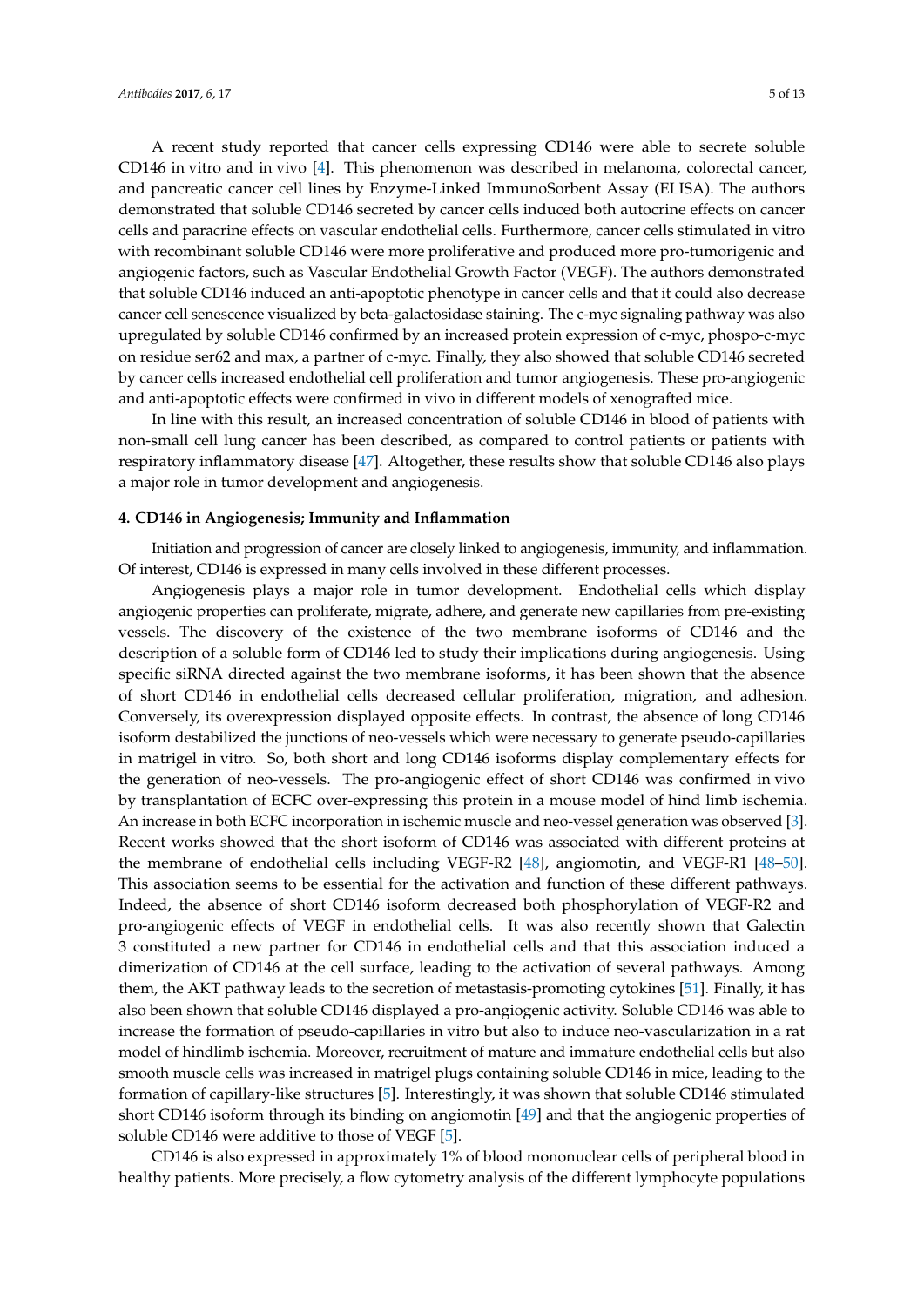showed that CD146 was expressed on a sub-population of B and T human lymphocytes [\[52\]](#page-11-9). About 1% of B lymphocytes express CD146 and its expression is upregulated by different cytokines such as IL-4 and CD40. In addition, CD146 can be neo-expressed on some immune cell populations after stimulation [\[52\]](#page-11-9). These results have been deepened by using two antibodies generated in rat. Using the HUT102 T lymphocytic cell line, CD146 was shown to be expressed on 2% of CD3+, CD3+/CD4+, and CD3+/CD8+ lymphocytes. Here again, stimulations with cytokines such as IL-2 [\[52\]](#page-11-9) and PHA (phytohemagglutinin) [\[53\]](#page-11-10) increased the amount of CD146+ T lymphocytes. These cells were also found in vivo in the synovial fluid of patients with rheumatoid arthritis [\[53\]](#page-11-10). In mouse, a leucocyte screening was carried out and demonstrated that both T/B lymphocytes, monocytes, and dendritic cells did not express CD146. Moreover, it was also demonstrated that CD146 was expressed by 30% of neutrophils and 60% of Natural Killer (NK) cells. Furthermore, there was a correlation between expression of CD146 and an increased expression of CD11b and CD27 which reflected the NK maturity. The CD146 positive NK produced gamma interferon in smaller quantities and also had a decreased cytotoxic capacity [\[54\]](#page-11-11).

Different studies have reported that CD146 is also involved in inflammation, and in particular in leukocyte transmigration [\[6\]](#page-9-10). Using both a monocyte cell line, THP-1, and freshly isolated monocytes, it was shown that CD146 modulated monocyte transmigration. Indeed, junctional CD146 expressed by endothelial cells bound to monocytes through a heterophillic interaction in order to increase their transmigration. Furthermore, monocyte transmigration was increased after a stimulation with soluble CD146 [\[6\]](#page-9-10). In addition, an increased adhesion capacity of CD146+ T lymphocytes was observed after stimulation with IL-1 beta. This effect was blocked by adding an anti-CD146 antibody [\[55\]](#page-11-12). An inflammatory stimulus could also increase the adhesion of CD4+/CD146+ T lymphocytes on endothelium. In this study, transfection of the long isoform of CD146 in NKL.1 cell line reduced the number of rolling cells and increased their adhesion to endothelial monolayer. Furthermore, an increase in microvillis in T lymphocyte cell membrane was observed. An increased transmigration of lymphocytes through HMVECs (human microvascular endothelial cells) monolayer following incubation with an anti-CD146 antibody (P1H12) was reported in another study [\[56\]](#page-11-13). Finally, a co-expression of CD146 and CCR6 was demonstrated in a population of TH17 lymphocytic cells [\[57\]](#page-11-14).

#### **5. Approaches for Therapeutic Targeting of CD146**

In view of the major role of CD146 in tumor pathologies, different antibodies have been generated. These different antibodies, their utilization and their generation are summarized in Table [1.](#page-6-0)

In 1987, Pr. J.P. Jonhson identified CD146 as a marker of melanoma progression by using an antibody (called MUC18) generated by mouse immunization with a cell lysate of metastazing melanoma [\[58\]](#page-11-15).

Later, the team of Pr. F. Dignat-George identified CD146 as a new marker of circulating endothelial cells in the blood by flow cytometry. This result was obtained by the generation of a mouse monoclonal antibody named Sendo-1 [\[7\]](#page-9-11) obtained by mice immunization with a HUVEC lysate [\[59](#page-11-16)[,60\]](#page-11-17).

Since these pioneer antibodies, different antibodies directed against CD146 have been generated in order to block its functions. The first one, named ABX -MA1, was able to recognize the human form of CD146. It could inhibit the formation of spheroids containing melanoma cells and could reduce metastasis, tumorigenicity, and vascularization of tumors in vivo. These effects were due to the inhibition of MMP-2 expression and activity that was involved in metastasis dissemination [\[8\]](#page-9-12). In another model of immunodeficient mouse, injection of ABX-MA1 significantly decreased metastatic dissemination of cells derived from human osteosarcoma in lung [\[61\]](#page-12-0).

Another strategy was developed to target tumor stromal cells. To this end, monoclonal antibodies specifically directed against the vascular endothelium of tumors were generated. During the antibody screening, the authors focused on one antibody named AA98. AA98 mAb recognized CD146 expressed on the intra-tumoral vasculature but not on the vasculature of healthy tissues [\[9\]](#page-9-13). This antibody recognized CD146 and inhibited its activity. Indeed, the injection of AA98 mAb decreased the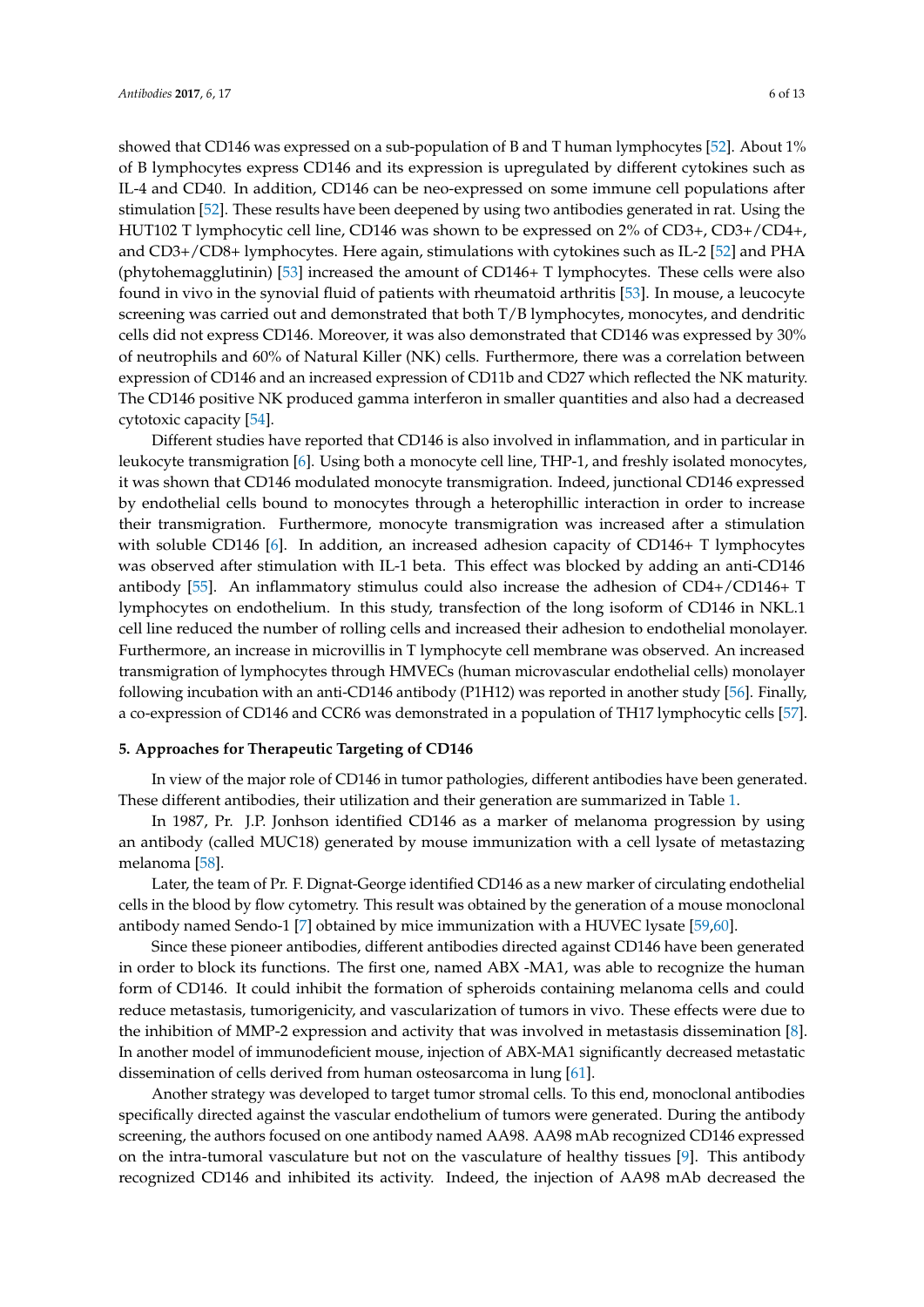number by 70% the number of vessels in a chicken chorrioallantoic membrane assay. Moreover, AA98 antibody reduced tumor angiogenesis in xenografted tumors (hepatocellular carcinoma, pancreatic, and leiomyosarcoma) in mice [\[36\]](#page-10-12). Following this first work, authors investigated the signaling pathways altered by this antibody. They demonstrated that it modulated phosphorylation of several kinases such as p38/MAPK, suppressed NFkB activation, and inhibited both MMP-9 and ICAM-1 expression. These results suggested that inhibition of NFkB activity was a major point of the inhibitory effects of AA98 and explained the decrease in cell migration, angiogenesis, and metastatic dissemination [\[62\]](#page-12-1).

<span id="page-6-0"></span>

| Antibody                                            | Utilization                                   | Antibody generation                                                                                                                                                     |
|-----------------------------------------------------|-----------------------------------------------|-------------------------------------------------------------------------------------------------------------------------------------------------------------------------|
| MUC <sub>18</sub>                                   | IHC, WB                                       | Mouse immunization with a cell lysate of metastazing melanoma<br>(Lehmann JM et al., Cancer Research, 1987) [1].                                                        |
| S-endo 1 (Biocytex)                                 | IF, IHC, WB, FC                               | Mouse immunization with a HUVEC lysate (George et al.,<br>J. Immunol. Methods, 1991) [7].                                                                               |
| 7A4 (Biocytex)                                      | IF, WB, FC, ELISA, IP                         | Mouse immunization with an injection of CD146                                                                                                                           |
| AA98                                                | Bloquing in vivo, WB, IHC, IF,<br>WB          | Mouse immunization with a lysate of HUVEC stimulated with<br>conditioned medium of hepatoma cell line SMMC 7721<br>(Yan et al., Blood, 2003) [9].                       |
| ABX-MA1                                             | WB, FC, IHC                                   | Generated using Abgenix's proprietary XenoMouse mice<br>(Mills et al., Cancer Res., 2002) [8].                                                                          |
| $M2J-1$                                             | Bloquing in vivo, ELISA                       | Rat immunization with an injection of recombinant soluble CD146<br>(Stalin et al., Oncogene, 2016) [4].                                                                 |
| TsCD146                                             | IF, FC, WB, PET/SPECT-CT,<br>bloquing in vivo | Rat immunization with an injection of recombinant soluble CD146<br>(Nollet et al., in process) [10].                                                                    |
| YY146                                               | PET/SPECT-CT                                  | Mouse immunization with an injection of the human CD146<br>antigen (Yang et al., 2016, Proc Natl Acad Sci) [14].                                                        |
| $OI-3$                                              | Radiolabeling, FC                             | Mouse immunization with an injection of recombinant chimeric<br>versions of human IgG1 or human IgG3 Fc sequences<br>(Westrøm et al, 2016, PLoS One) [11].              |
| 5G6 (Biocytex)                                      | ΙF                                            | Mouse immunization with an injection of immunopurified CD146                                                                                                            |
| 2F6 (Biocytex)                                      | <b>IF</b>                                     | Mouse immunization with an injection of immunopurified CD146                                                                                                            |
| 3D9 (Biocytex)                                      | IF, FC                                        | Mouse immunization with an injection of immunopurified CD146                                                                                                            |
| Antibody against short or long<br>isoforms of CD146 | WB, IF, FC, IP                                | Rabbit immunization with an injection of peptides corresponding<br>to the intracellular part of short and long CD146<br>(Kebir et al., Circulation research, 2010) [3]. |
| P1H12 (Abcam)                                       | IF, IHC, WB, FC, IP, ELISA                    | Mouse immunization with a HUVEC lysate<br>(Solovey et al., J Lab Clin Med, 2001) [56]                                                                                   |
| EPR3208 (Abcam)                                     | IF, IHC, FC, WB                               | Rabbit immunization with an injection of a synthetic peptide<br>corresponding to Human CD146 AA 600 to the C-terminus                                                   |
| 541-10B2 (Miltenyi Biotec)                          | FC                                            | Mouse immunization                                                                                                                                                      |
| AA1                                                 | <b>WB</b>                                     | Mouse immunization with CD146 purified from HUVEC<br>(Zhang et al., Hybridoma, 2008) [63]                                                                               |

**Table 1.** Description of available anti-CD146 antibodies.

In this table are listed the different anti-CD146 antibodies, their characteristics and how they were generated. IHC = immunohistochemistry, WB = Western blot, IF = immunofluorescence, FC = flow cytometry, IP = immuno-precipitation, PET = positron emission tomography, ELISA = enzyme-linked immunosorbent assay, SPECT-CT = single-photon emission tomography / computed tomography.

It is worth noting that AA98 mAb displayed additive inhibitory effects when used in combination with bevacizumab (anti-VEGF antibody) in xenografted models of both human pancreatic and melanoma tumors [\[64\]](#page-12-3). It also displayed synergistic inhibitory effects when associated with vorinostat for the treatment of ovarian cancer [\[65\]](#page-12-4). Finally, this antibody significantly reduced colonic chronic inflammation in a mouse model and prevented the development of cancer associated with the inflammatory state [\[48\]](#page-11-5). Several antibodies were generated but they did not display therapeutic effects (see Table [1\)](#page-6-0).

Recently, a novel inhibitory antibody against the soluble form of CD146 was generated. This antibody named M2J-1 is specific of the soluble form of CD146 [\[4\]](#page-8-3). The authors demonstrated that M2J-1 antibody treatment was able to decrease tumor growth and angiogenesis in human melanoma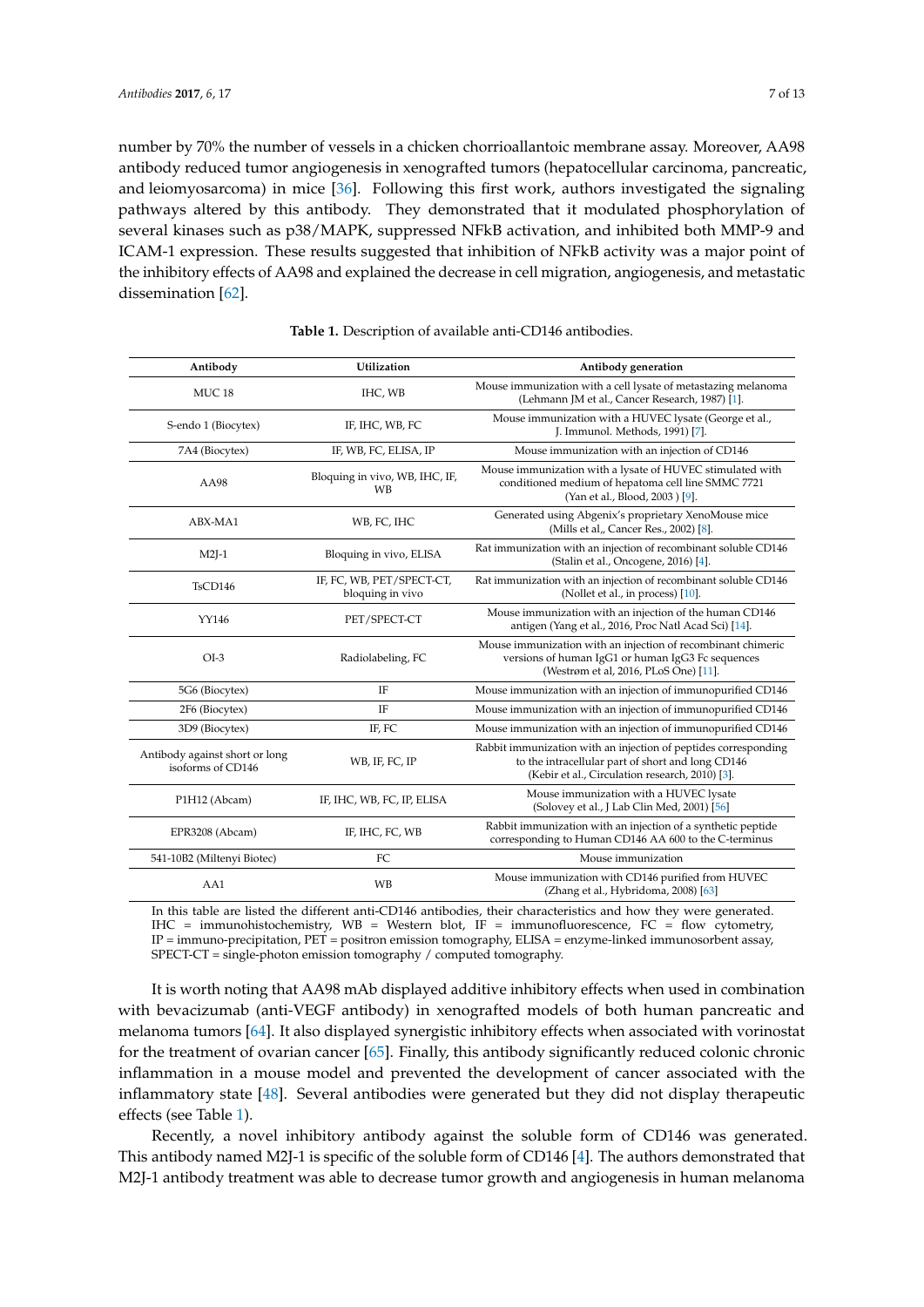and pancreatic tumors xenografted in immunodeficient mice. It could also induce tumor apoptosis and pancreatic tumors xenografted in immunodeficient mice. It could also induce tumor apoptosis in vivo. The particularity of this antibody is that it does not bind to membrane CD146, limiting the side effects of antibodies which also target CD146 expressed at the surface of the vascular endothelium.

Recently, a novel antibody specifically recognizing the tumor form of CD146 was generated. This antibody, referred to as TsCD146 mAb, could detect CD146 in cancer cells but not in cells that express the molecule in physiological conditions (endothelial cells, smooth muscle cells). TsCD146 mAb detects specifically tumor CD146 in human biopsies and in animal models of xenografted tumor cells by positron emission tomography (PET) imaging. In addition, TsCD146 mAb could specifically detect CD146-positive cancer microparticles in the plasma of patients with melanoma. TsCD146 mAb also displayed therapeutic effects since it could reduce the growth of human CD146-positive cancer cells xenografted in nude mice. This effect was due, at least in part, to a decrease in the proliferation of CD146-positive cancer cells after TsCD146-mediated internalization of the membrane CD146. This antibody could be of major interest for diagnostic and therapeutic strategies against CD146-positive tumors in a context of personalized medicine [\[10\]](#page-9-14).  $T_{\text{max}}$  referred to as TsCD146 mab, could detect CD146 mathematics choice in  $\frac{1}{2}$ tumor and therapeutic strategies against C.  $T_{\rm tot}$  one humanized anti-CD146 anti-CD146 anti-CD146 anti-CD146 anti-CD146 anti-CD146 anti-CD146 anti-CD146 anti-CD146 anti-CD146 anti-CD146 anti-CD146 anti-CD146 anti-CD146 anti-CD146 anti-CD146 anti-CD146 anti-CD146

To date, there is only one humanized anti-CD146 antibody available. It has been developed by Prothena Corporation plc (Nasdaq-PRTA, Dublin, Ireland) and it is named PRX003. It was used in clinical trial for treatment of patients with psoriasis. The pharmacodynamics effects did not translate into meaningful clinical benefit in patients with psoriasis treated with PRX003 [\(http://ir.prothena.com\)](http://ir.prothena.com). (http://ir.prothena.com).

<span id="page-7-0"></span>The targets of the different therapeutic anti-CD146 antibodies are indicated in Figure [2.](#page-7-0) The targets of the different therapeutic anti-CD146 antibodies are indicated in Figure 2.



**Figure 2.** Targets of therapeutic anti-CD146 antibodies. The targets of the different therapeutic anti-**Figure 2.** Targets of therapeutic anti-CD146 antibodies. The targets of the different therapeutic anti-CD146 antibodies are indicated on endothelial and cancer cells. CD146 antibodies are indicated on endothelial and cancer cells.

Furthermore, a meta-analysis with 12 studies involving 2694 participants reveals that the associations between CD146 overexpression and the outcome endpoints (overall survival or time to progression) are statistically significant in Mongoloid and Caucasian patients with both lung and digestive system cancer. Showing as well as CD146 could be a prognosis predictive biomarker [\[66\]](#page-12-5).

### **6. New Approaches for Theranostic Targeting of CD146**

Early detection of tumors constitutes the leading strategy to extend patient survival. Due to the availability of different imaging technics, new concepts emerged for non-invasive diagnosis of cancer using magnetic resonance imaging (MRI), computed tomography (CT), and contrast-enhanced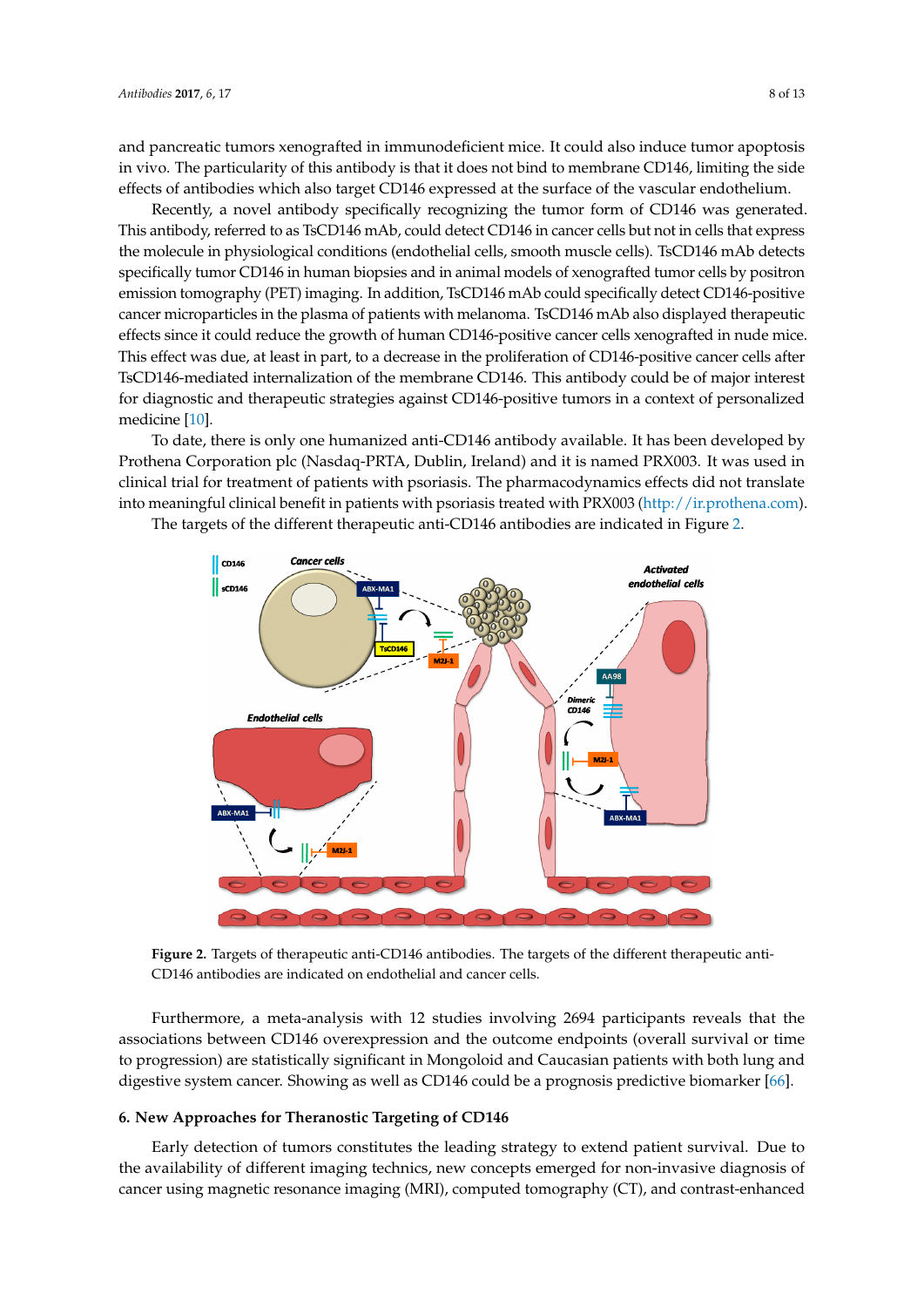ultrasound (CEUS) [\[67–](#page-12-6)[69\]](#page-12-7). However, these imaging techniques allowed the detection of tumors that are seldom visible during the first stages of development or tumors which are insensitive to biological changes occurring soon after treatment [\[67–](#page-12-6)[69\]](#page-12-7). These techniques are more efficient to non-invasively detect both dysregulations of tumor-associated markers and variations in tumor metabolism or in molecular pathways. Novel technologies, such as positron emission tomography (PET) could improve tumor detection, but they need the identification of tumor-specific molecular signatures and antigens. Therefore, the generation of targeted imaging agents with high affinity for the selected molecule constitutes an important step. ImmunoPET exploits the binding affinity and specificity of monoclonal antibodies and peptides for their cognate antigen and binding protein, respectively, to detect tumor-associated proteins. It has been assessed that immunoPET has a better sensitivity and specificity compared to MRI and PET [\[70\]](#page-12-8).

In this way, CD146 has emerged as an attractive target for targeted diagnosis and therapy in cancer.

In very recent studies, CD146 detection by immunoPET imaging was described for several types of tumors. By using a newly generated monoclonal antibodies named YY146, CD146 was suggested as a new target for the early detection and better staging of hepatocellular carcinoma (HCC). It could also be used for both monitoring of tumor response to CD146-immunotargeted therapies and image-guided ablation of tumors for malignant brain cancer [\[71](#page-12-9)[,72\]](#page-12-10). ImmunoPET imaging using YY146 antibody coupled with <sup>64</sup>Cu-NOTA or <sup>89</sup>Zr-Df demonstrated the potential use of this radiotracer for imaging lung [\[73\]](#page-12-11) or brain [\[72\]](#page-12-10) cancer, respectively, using different human lung cancer cell lines in immunodeficient mice. Moreover, the intensity of labeling was proportional to the intensity of expression of CD146 in these cell lines [\[73\]](#page-12-11). Another antibody targeting CD146, called OI-3, labeled with 125-I or 177-Lu was also used to detect CD146 expression in osteosarcoma xenograft implanted subcutaneously in nude mice [\[11\]](#page-9-15).

## **7. Conclusions**

The expression of CD146 is correlated with tumor growth and metastatic dissemination. Moreover, the soluble form of CD146 secreted by both cancer and endothelial cells is involved in tumor growth and angiogenesis. So, CD146 constitutes an important target for the early detection and treatment of CD146-positive tumors in a context of personalized medicine. This is now well understood and many diagnostic and/or therapeutic antibodies to CD146 were generated for this purpose.

**Conflicts of Interest:** The authors declare no conflict of interest.

## **References**

- <span id="page-8-0"></span>1. Lehmann, J.M.; Holzmann, B.; Breitbart, E.W.; Schmiegelow, P.; Riethmüller, G.; Johnson, J.P. Discrimination between benign and malignant cells of melanocytic lineage by two novel antigens, a glycoprotein with a molecular weight of 113,000 and a protein with a molecular weight of 76,000. *Cancer Res.* **1987**, *47*, 841–845. [\[PubMed\]](http://www.ncbi.nlm.nih.gov/pubmed/3542195)
- <span id="page-8-1"></span>2. Bardin, N.; Francès, V.; Combes, V.; Sampol, J.; Dignat-George, F. CD146: Biosynthesis and production of a soluble form in human cultured endothelial cells. *FEBS Lett.* **1998**, *421*, 12–14. [\[CrossRef\]](http://dx.doi.org/10.1016/S0014-5793(97)01455-5)
- <span id="page-8-2"></span>3. Kebir, A.; Harhouri, K.; Guillet, B.; Liu, J.W.; Foucault-Bertaud, A.; Lamy, E.; Kaspi, E.; Elganfoud, N.; Vely, F.; Sabatier, F.; et al. CD146 short isoform increases the proangiogenic potential of endothelial progenitor cells in vitro and in vivo. *Circ. Res.* **2010**, *107*, 66–75. [\[CrossRef\]](http://dx.doi.org/10.1161/CIRCRESAHA.109.213827) [\[PubMed\]](http://www.ncbi.nlm.nih.gov/pubmed/20448216)
- <span id="page-8-3"></span>4. Stalin, J.; Nollet, M.; Garigue, P.; Fernandez, S.; Vivancos, L.; Essaadi, A.; Muller, A.; Bachelier, R.; Foucault-Bertaud, A.; Fugazza, L.; et al. Targeting soluble CD146 with a neutralizing antibody inhibits vascularization, growth and survival of CD146-positive tumors. *Oncogene* **2016**, *35*, 5489–5500. [\[CrossRef\]](http://dx.doi.org/10.1038/onc.2016.83) [\[PubMed\]](http://www.ncbi.nlm.nih.gov/pubmed/27065325)
- <span id="page-8-4"></span>5. Harhouri, K.; Kebir, A.; Guillet, B.; Foucault-Bertaud, A.; Voytenko, S.; Piercecchi-Marti, M.-D.; Berenguer, C.; Lamy, E.; Vely, F.; Pisano, P.; et al. Soluble CD146 displays angiogenic properties and promotes neovascularization in experimental hind-limb ischemia. *Blood* **2010**, *115*, 3843–3851. [\[CrossRef\]](http://dx.doi.org/10.1182/blood-2009-06-229591) [\[PubMed\]](http://www.ncbi.nlm.nih.gov/pubmed/20185588)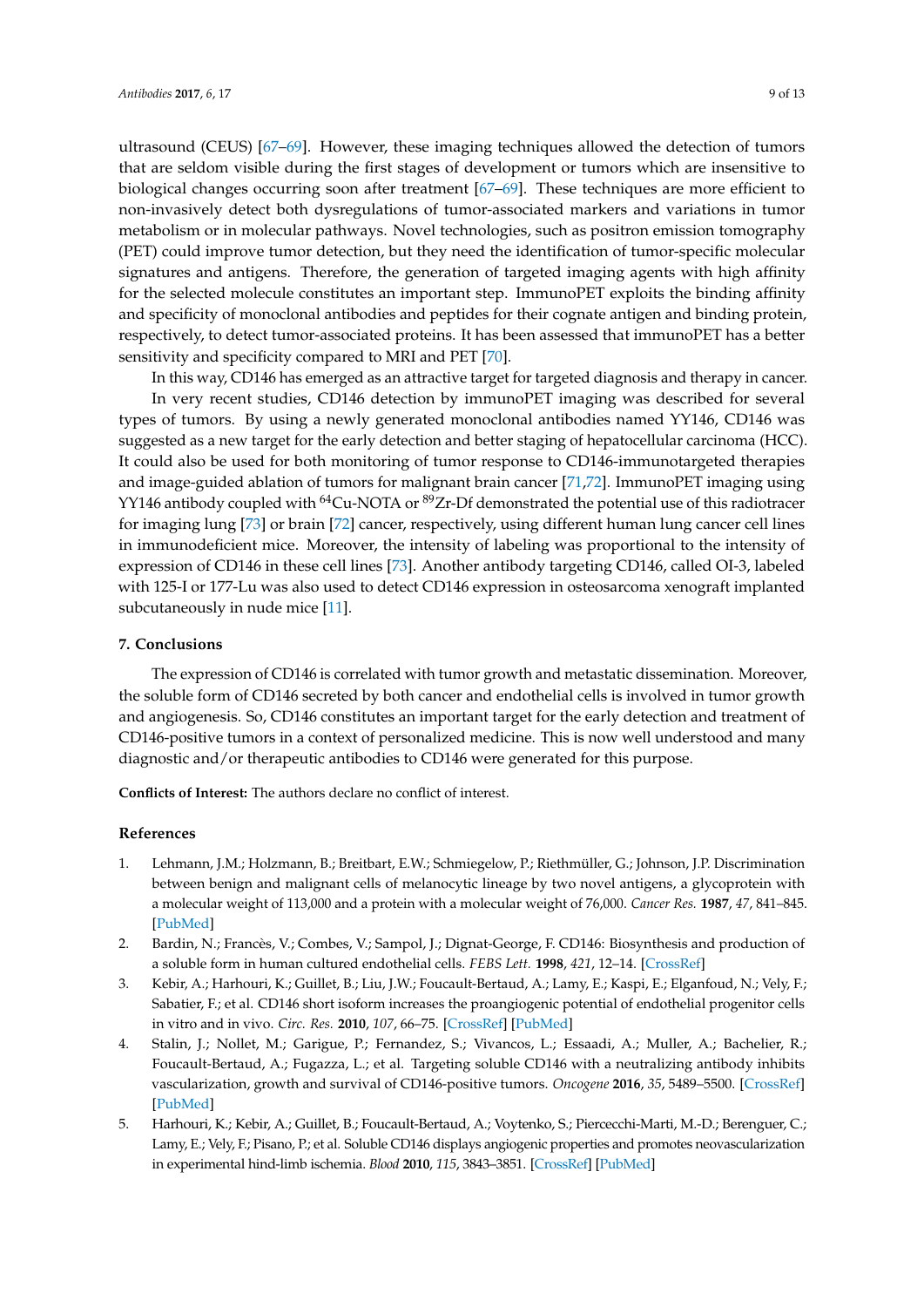- <span id="page-9-10"></span>6. Bardin, N.; Blot-Chabaud, M.; Despoix, N.; Kebir, A.; Harhouri, K.; Arsanto, J.-P.; Espinosa, L.; Perrin, P.; Robert, S.; Vely, F.; et al. CD146 and its soluble form regulate monocyte transendothelial migration. *Arterioscler. Thromb. Vasc. Biol.* **2009**, *29*, 746–753. [\[CrossRef\]](http://dx.doi.org/10.1161/ATVBAHA.108.183251) [\[PubMed\]](http://www.ncbi.nlm.nih.gov/pubmed/19229070)
- <span id="page-9-11"></span>7. George, F.; Poncelet, P.; Laurent, J.C.; Massot, O.; Arnoux, D.; Lequeux, N.; Ambrosi, P.; Chicheportiche, C.; Sampol, J. Cytofluorometric detection of human endothelial cells in whole blood using S-Endo 1 monoclonal antibody. *J. Immunol. Methods* **1991**, *139*, 65–75. [\[CrossRef\]](http://dx.doi.org/10.1016/0022-1759(91)90352-G)
- <span id="page-9-12"></span>8. Mills, L.; Tellez, C.; Huang, S.; Baker, C.; McCarty, M.; Green, L.; Gudas, J.M.; Feng, X.; Bar-Eli, M. Fully human antibodies to MCAM/MUC18 inhibit tumor growth and metastasis of human melanoma. *Cancer Res.* **2002**, *62*, 5106–5114. [\[PubMed\]](http://www.ncbi.nlm.nih.gov/pubmed/12208768)
- <span id="page-9-13"></span>9. Yan, X.; Lin, Y.; Yang, D.; Shen, Y.; Yuan, M.; Zhang, Z.; Li, P.; Xia, H.; Li, L.; Luo, D.; et al. A novel anti-CD146 monoclonal antibody, AA98, inhibits angiogenesis and tumor growth. *Blood* **2003**, *102*, 184–191. [\[CrossRef\]](http://dx.doi.org/10.1182/blood-2002-04-1004) [\[PubMed\]](http://www.ncbi.nlm.nih.gov/pubmed/12609848)
- <span id="page-9-14"></span>10. Nollet, M.; Stalin, J.; Moyon, A.; Traboulsi, W.; Essaadi, A.; Robert, S.; Malissen, N.; Bachelier, R.; Daniel, L.; Foucault-Bertaud, A.; et al. A novel anti-CD146 antibody specifically targets cancer cells by internalizing the molecule. *Oncotarget*. in revision.
- <span id="page-9-15"></span>11. Westrøm, S.; Bønsdorff, T.B.; Abbas, N.; Bruland, Ø.S.; Jonasdottir, T.J.; Mælandsmo, G.M.; Larsen, R.H. Evaluation of CD146 as Target for Radioimmunotherapy against Osteosarcoma. *PLoS ONE* **2016**, *11*, e0165382. [\[CrossRef\]](http://dx.doi.org/10.1371/journal.pone.0165382) [\[PubMed\]](http://www.ncbi.nlm.nih.gov/pubmed/27776176)
- 12. Vainio, O.; Dunon, D.; Aïssi, F.; Dangy, J.P.; McNagny, K.M.; Imhof, B.A. HEMCAM, an adhesion molecule expressed by c-kit+ hemopoietic progenitors. *J. Cell Biol.* **1996**, *135*, 1655–1668. [\[CrossRef\]](http://dx.doi.org/10.1083/jcb.135.6.1655) [\[PubMed\]](http://www.ncbi.nlm.nih.gov/pubmed/8978830)
- 13. Bu, P.; Zhuang, J.; Feng, J.; Yang, D.; Shen, X.; Yan, X. Visualization of CD146 dimerization and its regulation in living cells. *Biochim. Biophys. Acta BBA-Mol. Cell Res.* **2007**, *1773*, 513–520. [\[CrossRef\]](http://dx.doi.org/10.1016/j.bbamcr.2007.01.009) [\[PubMed\]](http://www.ncbi.nlm.nih.gov/pubmed/17320204)
- <span id="page-9-0"></span>14. Yang, Y.; Hernandez, R.; Rao, J.; Yin, L.; Qu, Y.; Wu, J.; England, C.G.; Graves, S.A.; Lewis, C.M.; Wang, P.; et al. Targeting CD146 with a 64Cu-labeled antibody enables in vivo immunoPET imaging of high-grade gliomas. *Proc. Natl. Acad. Sci. U.S.A.* **2015**. [\[CrossRef\]](http://dx.doi.org/10.1073/pnas.1502648112) [\[PubMed\]](http://www.ncbi.nlm.nih.gov/pubmed/26553993)
- <span id="page-9-1"></span>15. Sers, C.; Kirsch, K.; Rothbächer, U.; Riethmüller, G.; Johnson, J.P. Genomic organization of the melanoma-associated glycoprotein MUC18: Implications for the evolution of the immunoglobulin domains. *Proc. Natl. Acad. Sci. USA* **1993**, *90*, 8514–8518. [\[CrossRef\]](http://dx.doi.org/10.1073/pnas.90.18.8514) [\[PubMed\]](http://www.ncbi.nlm.nih.gov/pubmed/8378324)
- <span id="page-9-2"></span>16. Mintz-Weber, C.S.; Johnson, J.P. Identification of the elements regulating the expression of the cell adhesion molecule MCAM/MUC18. Loss of AP-2 is not required for MCAM expression in melanoma cell lines. *J. Biol. Chem.* **2000**, *275*, 34672–34680. [\[CrossRef\]](http://dx.doi.org/10.1074/jbc.M003812200) [\[PubMed\]](http://www.ncbi.nlm.nih.gov/pubmed/10938273)
- <span id="page-9-3"></span>17. Jean, D.; Gershenwald, J.E.; Huang, S.; Luca, M.; Hudson, M.J.; Tainsky, M.A.; Bar-Eli, M. Loss of AP-2 results in upregulation of MCAM/MUC18 and an increase in tumor growth and metastasis of human melanoma cells. *J. Biol. Chem.* **1998**, *273*, 16501–16508. [\[CrossRef\]](http://dx.doi.org/10.1074/jbc.273.26.16501) [\[PubMed\]](http://www.ncbi.nlm.nih.gov/pubmed/9632718)
- <span id="page-9-4"></span>18. Xie, S.; Price, J.E.; Luca, M.; Jean, D.; Ronai, Z.; Bar-Eli, M. Dominant-negative CREB inhibits tumor growth and metastasis of human melanoma cells. *Oncogene* **1997**, *15*, 2069–2075. [\[CrossRef\]](http://dx.doi.org/10.1038/sj.onc.1201358) [\[PubMed\]](http://www.ncbi.nlm.nih.gov/pubmed/9366524)
- <span id="page-9-5"></span>19. Kijima, N.; Hosen, N.; Kagawa, N.; Hashimoto, N.; Nakano, A.; Fujimoto, Y.; Kinoshita, M.; Sugiyama, H.; Yoshimine, T. CD166/activated leukocyte cell adhesion molecule is expressed on glioblastoma progenitor cells and involved in the regulation of tumor cell invasion. *Neuro Oncol.* **2012**, *14*, 1254–1264. [\[CrossRef\]](http://dx.doi.org/10.1093/neuonc/nor202) [\[PubMed\]](http://www.ncbi.nlm.nih.gov/pubmed/22166264)
- <span id="page-9-6"></span>20. Yang, H.; Wang, S.; Liu, Z.; Wu, M.H.; McAlpine, B.; Ansel, J.; Armstrong, C.; Wu, G. Isolation and characterization of mouse MUC18 cDNA gene, and correlation of MUC18 expression in mouse melanoma cell lines with metastatic ability. *Gene* **2001**, *265*, 133–145. [\[CrossRef\]](http://dx.doi.org/10.1016/S0378-1119(01)00349-3)
- <span id="page-9-7"></span>21. Feng, G.; Huang, H.-B.; Ye, X.-B.; Zhang, P.; Huang, J.-J.; Huang, L.-Z.; Cheng, L.; Pu, C.; Li, G. CD146 Promoter Polymorphism (rs3923594) Is Associated with Recurrence of Clear Cell Renal Cell Carcinoma in Chinese Population. *Dis. Markers* **2017**, *2017*, 2543059. [\[CrossRef\]](http://dx.doi.org/10.1155/2017/2543059) [\[PubMed\]](http://www.ncbi.nlm.nih.gov/pubmed/28626293)
- <span id="page-9-8"></span>22. Schön, M.; Kähne, T.; Gollnick, H.; Schön, M.P. Expression of gp130 in tumors and inflammatory disorders of the skin: Formal proof of its identity as CD146 (MUC18, Mel-CAM). *J. Investig. Dermatol.* **2005**, *125*, 353–363. [\[CrossRef\]](http://dx.doi.org/10.1111/j.0022-202X.2005.23808.x) [\[PubMed\]](http://www.ncbi.nlm.nih.gov/pubmed/16098047)
- <span id="page-9-9"></span>23. Ihnen, M.; Kilic, E.; Köhler, N.; Löning, T.; Witzel, I.; Hagel, C.; Höller, S.; Kersten, J.F.; Müller, V.; Jänicke, F.; et al. Protein expression analysis of ALCAM and CEACAM6 in breast cancer metastases reveals significantly increased ALCAM expression in metastases of the skin. *J. Clin. Pathol.* **2011**, *64*, 146–152. [\[CrossRef\]](http://dx.doi.org/10.1136/jcp.2010.082602) [\[PubMed\]](http://www.ncbi.nlm.nih.gov/pubmed/21262777)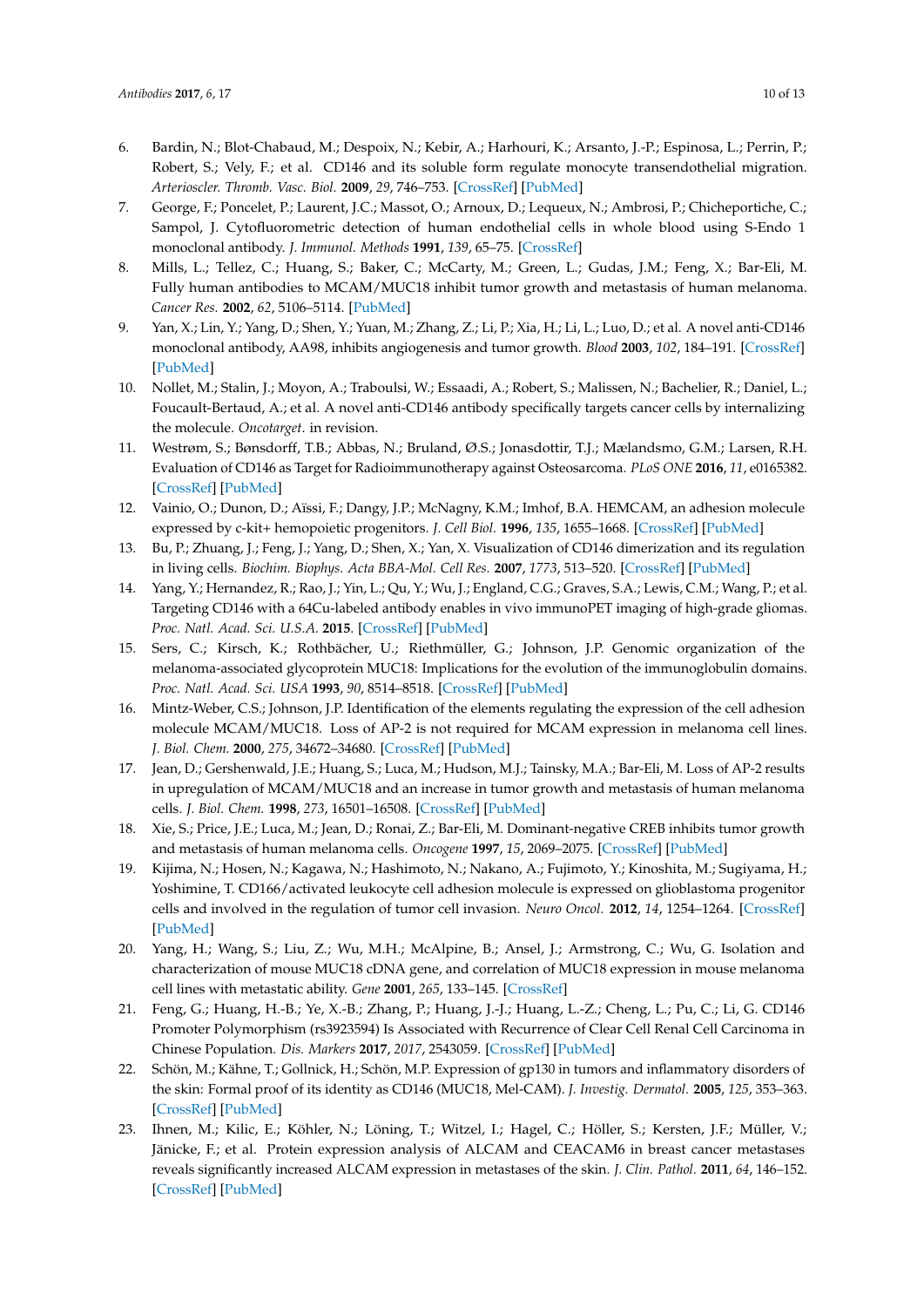- <span id="page-10-0"></span>24. Taira, E.; Nagino, T.; Taniura, H.; Takaha, N.; Kim, C.H.; Kuo, C.H.; Li, B.S.; Higuchi, H.; Miki, N. Expression and functional analysis of a novel isoform of gicerin, an immunoglobulin superfamily cell adhesion molecule. *J. Biol. Chem.* **1995**, *270*, 28681–28687. [\[CrossRef\]](http://dx.doi.org/10.1074/jbc.270.48.28681) [\[PubMed\]](http://www.ncbi.nlm.nih.gov/pubmed/7499388)
- <span id="page-10-1"></span>25. Bardin, N.; Moal, V.; Anfosso, F.; Daniel, L.; Brunet, P.; Sampol, J.; Dignat George, F. Soluble CD146, a novel endothelial marker, is increased in physiopathological settings linked to endothelial junctional alteration. *Thromb. Haemost.* **2003**, *90*, 915–920. [\[CrossRef\]](http://dx.doi.org/10.1160/TH02-11-0285) [\[PubMed\]](http://www.ncbi.nlm.nih.gov/pubmed/14597988)
- <span id="page-10-2"></span>26. Boneberg, E.-M.; Illges, H.; Legler, D.F.; Fürstenberger, G. Soluble CD146 is generated by ectodomain shedding of membrane CD146 in a calcium-induced, matrix metalloprotease-dependent process. *Microvasc. Res.* **2009**, *78*, 325–331. [\[CrossRef\]](http://dx.doi.org/10.1016/j.mvr.2009.06.012) [\[PubMed\]](http://www.ncbi.nlm.nih.gov/pubmed/19615385)
- <span id="page-10-3"></span>27. Guezguez, B.; Vigneron, P.; Alais, S.; Jaffredo, T.; Gavard, J.; Mège, R.-M.; Dunon, D. A dileucine motif targets MCAM-l cell adhesion molecule to the basolateral membrane in MDCK cells. *FEBS Lett.* **2006**, *580*, 3649–3656. [\[CrossRef\]](http://dx.doi.org/10.1016/j.febslet.2006.05.048) [\[PubMed\]](http://www.ncbi.nlm.nih.gov/pubmed/16756976)
- <span id="page-10-4"></span>28. Bardin, N.; Anfosso, F.; Massé, J.M.; Cramer, E.; Sabatier, F.; Le Bivic, A.; Sampol, J.; Dignat-George, F. Identification of CD146 as a component of the endothelial junction involved in the control of cell-cell cohesion. *Blood* **2001**, *98*, 3677–3684. [\[CrossRef\]](http://dx.doi.org/10.1182/blood.V98.13.3677) [\[PubMed\]](http://www.ncbi.nlm.nih.gov/pubmed/11739172)
- <span id="page-10-5"></span>29. Okumura, S.; Muraoka, O.; Tsukamoto, Y.; Tanaka, H.; Kohama, K.; Miki, N.; Taira, E. Involvement of gicerin in the extension of microvilli. *Exp. Cell Res.* **2001**, *271*, 269–276. [\[CrossRef\]](http://dx.doi.org/10.1006/excr.2001.5393) [\[PubMed\]](http://www.ncbi.nlm.nih.gov/pubmed/11716539)
- <span id="page-10-6"></span>30. Xie, X.-Q.; Wang, W.-M.; Gan, S.-L.; Chen, S.-M.; Zhang, Q.-T.; Xie, X.-S.; Liu, Y.-F.; Cheng, Y.-D.; Liu, Y.-F.; Xu, X.-J.; et al. Expression of CD146 in Adult and Children's Acute B Cell Lymphoblastic Leukemia and Its Significance. *Zhongguo Shi Yan Xue Ye Xue Za Zhi* **2017**, *25*, 30–34. [\[PubMed\]](http://www.ncbi.nlm.nih.gov/pubmed/28245371)
- <span id="page-10-7"></span>31. Liu, J.-W.; Nagpal, J.K.; Jeronimo, C.; Lee, J.E.; Henrique, R.; Kim, M.S.; Ostrow, K.L.; Yamashita, K.; van Criekinge, V.; Wu, G.; et al. Hypermethylation of MCAM gene is associated with advanced tumor stage in prostate cancer. *Prostate* **2008**, *68*, 418–426. [\[CrossRef\]](http://dx.doi.org/10.1002/pros.20709) [\[PubMed\]](http://www.ncbi.nlm.nih.gov/pubmed/18196513)
- <span id="page-10-8"></span>32. Luca, M.; Hunt, B.; Bucana, C.D.; Johnson, J.P.; Fidler, I.J.; Bar-Eli, M. Direct correlation between MUC18 expression and metastatic potential of human melanoma cells. *Melanoma Res.* **1993**, *3*, 35–41. [\[CrossRef\]](http://dx.doi.org/10.1097/00008390-199304000-00006) [\[PubMed\]](http://www.ncbi.nlm.nih.gov/pubmed/8471835)
- <span id="page-10-9"></span>33. Schlagbauer-Wadl, H.; Jansen, B.; Müller, M.; Polterauer, P.; Wolff, K.; Eichler, H.G.; Pehamberger, H.; Konak, E.; Johnson, J.P. Influence of MUC18/MCAM/CD146 expression on human melanoma growth and metastasis in SCID mice. *Int. J. Cancer* **1999**, *81*, 951–955. [\[CrossRef\]](http://dx.doi.org/10.1002/(SICI)1097-0215(19990611)81:6<951::AID-IJC18>3.0.CO;2-V)
- <span id="page-10-10"></span>34. Xie, S.; Luca, M.; Huang, S.; Gutman, M.; Reich, R.; Johnson, J.P.; Bar-Eli, M. Expression of MCAM/MUC18 by human melanoma cells leads to increased tumor growth and metastasis. *Cancer Res.* **1997**, *57*, 2295–2303. [\[PubMed\]](http://www.ncbi.nlm.nih.gov/pubmed/9187135)
- <span id="page-10-11"></span>35. Watson-Hurst, K.; Becker, D. The role of N-cadherin, MCAM and beta3 integrin in melanoma progression, proliferation, migration and invasion. *Cancer Biol. Ther.* **2006**, *5*, 1375–1382. [\[CrossRef\]](http://dx.doi.org/10.4161/cbt.5.10.3241) [\[PubMed\]](http://www.ncbi.nlm.nih.gov/pubmed/16969099)
- <span id="page-10-12"></span>36. Rapanotti, M.C.; Bianchi, L.; Ricozzi, I.; Campione, E.; Pierantozzi, A.; Orlandi, A.; Chimenti, S.; Federici, G.; Bernardini, S. Melanoma-associated markers expression in blood: MUC-18 is associated with advanced stages in melanoma patients. *Br. J. Dermatol.* **2009**, *160*, 338–344. [\[CrossRef\]](http://dx.doi.org/10.1111/j.1365-2133.2008.08929.x) [\[PubMed\]](http://www.ncbi.nlm.nih.gov/pubmed/19067715)
- <span id="page-10-13"></span>37. Pearl, R.A.; Pacifico, M.D.; Richman, P.I.; Wilson, G.D.; Grover, R. Stratification of patients by melanoma cell adhesion molecule (MCAM) expression on the basis of risk: Implications for sentinel lymph node biopsy. *J. Plast. Reconstr. Aesthet. Surg.* **2008**, *61*, 265–271. [\[CrossRef\]](http://dx.doi.org/10.1016/j.bjps.2007.04.010) [\[PubMed\]](http://www.ncbi.nlm.nih.gov/pubmed/17569608)
- <span id="page-10-14"></span>38. Wu, G.-J.; Peng, Q.; Fu, P.; Wang, S.-W.; Chiang, C.-F.; Dillehay, D.L.; Wu, M.-W.H. Ectopical expression of human MUC18 increases metastasis of human prostate cancer cells. *Gene* **2004**, *327*, 201–213. [\[CrossRef\]](http://dx.doi.org/10.1016/j.gene.2003.11.018) [\[PubMed\]](http://www.ncbi.nlm.nih.gov/pubmed/14980717)
- <span id="page-10-15"></span>39. Wu, Z.; Wu, Z.; Li, J.; Yang, X.; Wang, Y.; Yu, Y.; Ye, J.; Xu, C.; Qin, W.; Zhang, Z. MCAM is a novel metastasis marker and regulates spreading, apoptosis and invasion of ovarian cancer cells. *Tumour Biol.* **2012**, *33*, 1619–1628. [\[CrossRef\]](http://dx.doi.org/10.1007/s13277-012-0417-0) [\[PubMed\]](http://www.ncbi.nlm.nih.gov/pubmed/22610942)
- <span id="page-10-16"></span>40. Shih, L.M.; Hsu, M.Y.; Palazzo, J.P.; Herlyn, M. The cell-cell adhesion receptor Mel-CAM acts as a tumor suppressor in breast carcinoma. *Am. J. Pathol.* **1997**, *151*, 745–751. [\[PubMed\]](http://www.ncbi.nlm.nih.gov/pubmed/9284823)
- <span id="page-10-17"></span>41. Zabouo, G.; Imbert, A.-M.; Jacquemier, J.; Finetti, P.; Moreau, T.; Esterni, B.; Birnbaum, D.; Bertucci, F.; Chabannon, C. CD146 expression is associated with a poor prognosis in human breast tumors and with enhanced motility in breast cancer cell lines. *Breast Cancer Res.* **2009**, *11*, R1. [\[CrossRef\]](http://dx.doi.org/10.1186/bcr2215) [\[PubMed\]](http://www.ncbi.nlm.nih.gov/pubmed/19123925)
- <span id="page-10-18"></span>42. Zeng, G.; Cai, S.; Liu, Y.; Wu, G.-J. METCAM/MUC18 augments migration, invasion, and tumorigenicity of human breast cancer SK-BR-3 cells. *Gene* **2012**, *492*, 229–238. [\[CrossRef\]](http://dx.doi.org/10.1016/j.gene.2011.10.024) [\[PubMed\]](http://www.ncbi.nlm.nih.gov/pubmed/22057013)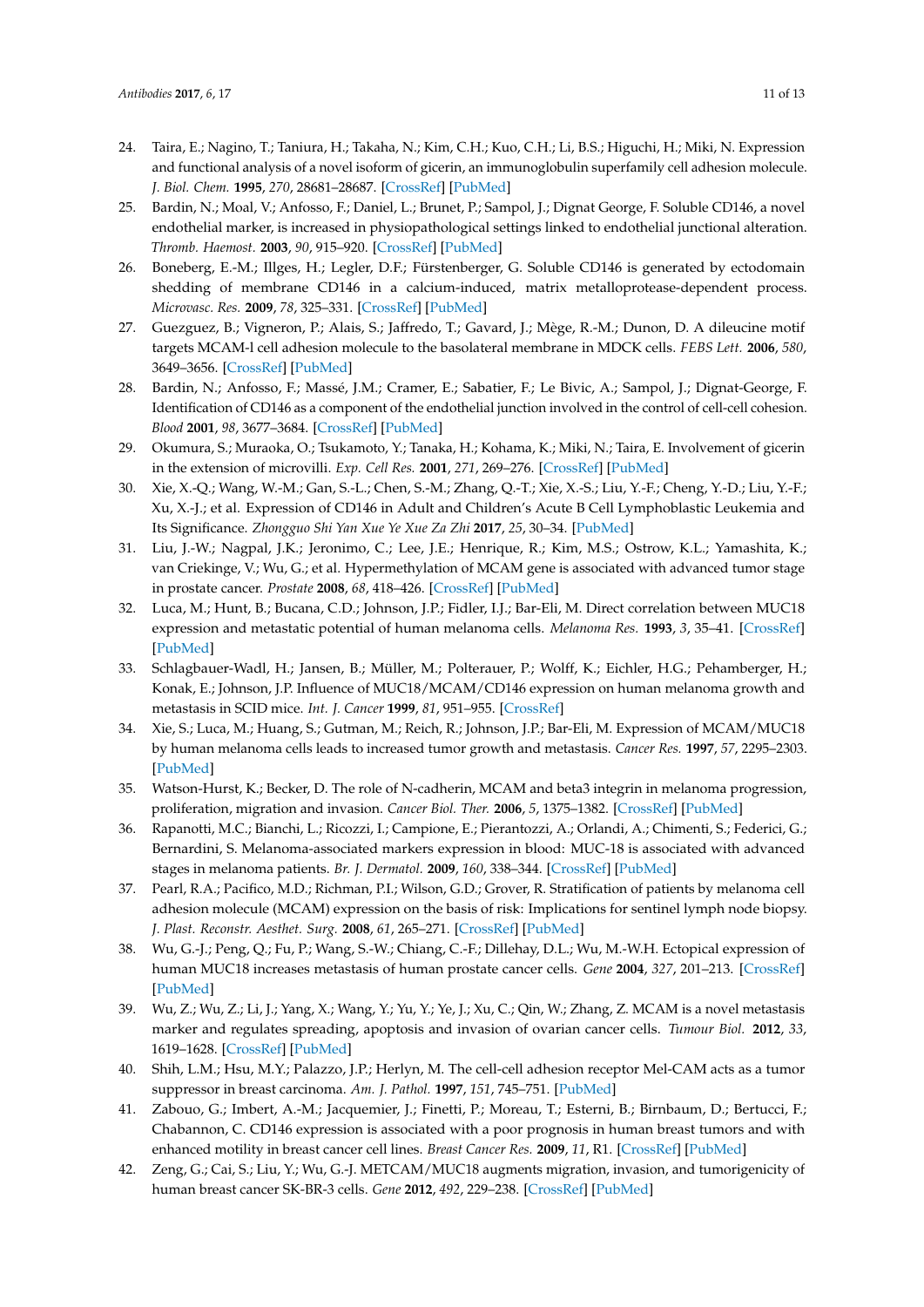- <span id="page-11-0"></span>43. Liu, W.-F.; Ji, S.-R.; Sun, J.-J.; Zhang, Y.; Liu, Z.-Y.; Liang, A.-B.; Zeng, H.-Z. CD146 expression correlates with epithelial-mesenchymal transition markers and a poor prognosis in gastric cancer. *Int. J. Mol. Sci.* **2012**, *13*, 6399–6406. [\[CrossRef\]](http://dx.doi.org/10.3390/ijms13056399) [\[PubMed\]](http://www.ncbi.nlm.nih.gov/pubmed/22754372)
- <span id="page-11-1"></span>44. Liang, Y.-K.; Zeng, D.; Xiao, Y.-S.; Wu, Y.; Ouyang, Y.-X.; Chen, M.; Li, Y.-C.; Lin, H.-Y.; Wei, X.-L.; Zhang, Y.-Q.; et al. MCAM/CD146 promotes tamoxifen resistance in breast cancer cells through induction of epithelial-mesenchymal transition, decreased ERα expression and AKT activation. *Cancer Lett.* **2017**, *386*, 65–76. [\[CrossRef\]](http://dx.doi.org/10.1016/j.canlet.2016.11.004) [\[PubMed\]](http://www.ncbi.nlm.nih.gov/pubmed/27838413)
- <span id="page-11-2"></span>45. Zeng, Q.; Li, W.; Lu, D.; Wu, Z.; Duan, H.; Luo, Y.; Feng, J.; Yang, D.; Fu, L.; Yan, X. CD146, an epithelial-mesenchymal transition inducer, is associated with triple-negative breast cancer. *Proc. Natl. Acad. Sci. USA* **2012**, *109*, 1127–1132. [\[CrossRef\]](http://dx.doi.org/10.1073/pnas.1111053108) [\[PubMed\]](http://www.ncbi.nlm.nih.gov/pubmed/22210108)
- <span id="page-11-3"></span>46. Staquicini, F.I.; Tandle, A.; Libutti, S.K.; Sun, J.; Zigler, M.; Bar-Eli, M.; Aliperti, F.; Pérez, E.C.; Gershenwald, J.E.; Mariano, M.; et al. A subset of host B lymphocytes controls melanoma metastasis through a melanoma cell adhesion molecule/MUC18-dependent interaction: Evidence from mice and humans. *Cancer Res.* **2008**, *68*, 8419–8428. [\[CrossRef\]](http://dx.doi.org/10.1158/0008-5472.CAN-08-1242) [\[PubMed\]](http://www.ncbi.nlm.nih.gov/pubmed/18922915)
- <span id="page-11-4"></span>47. Ilie, M.; Long, E.; Hofman, V.; Selva, E.; Bonnetaud, C.; Boyer, J.; Vénissac, N.; Sanfiorenzo, C.; Ferrua, B.; Marquette, C.-H.; et al. Clinical value of circulating endothelial cells and of soluble CD146 levels in patients undergoing surgery for non-small cell lung cancer. *Br. J. Cancer* **2014**, *110*, 1236–1243. [\[CrossRef\]](http://dx.doi.org/10.1038/bjc.2014.11) [\[PubMed\]](http://www.ncbi.nlm.nih.gov/pubmed/24473396)
- <span id="page-11-5"></span>48. Wellbrock, J.; Fiedler, W. CD146: A new partner for VEGFR2. *Blood* **2012**, *120*, 2164–2165. [\[CrossRef\]](http://dx.doi.org/10.1182/blood-2012-07-439646) [\[PubMed\]](http://www.ncbi.nlm.nih.gov/pubmed/22977083)
- <span id="page-11-8"></span>49. Stalin, J.; Harhouri, K.; Hubert, L.; Garrigue, P.; Nollet, M.; Essaadi, A.; Muller, A.; Foucault-Bertaud, A.; Bachelier, R.; Sabatier, F.; et al. Soluble CD146 boosts therapeutic effect of endothelial progenitors through proteolytic processing of short CD146 isoform. *Cardiovasc. Res.* **2016**, *111*, 240–251. [\[CrossRef\]](http://dx.doi.org/10.1093/cvr/cvw096) [\[PubMed\]](http://www.ncbi.nlm.nih.gov/pubmed/27170199)
- <span id="page-11-6"></span>50. Stalin, J.; Harhouri, K.; Hubert, L.; Subrini, C.; Lafitte, D.; Lissitzky, J.-C.; Elganfoud, N.; Robert, S.; Foucault-Bertaud, A.; Kaspi, E.; et al. Soluble melanoma cell adhesion molecule (sMCAM/sCD146) promotes angiogenic effects on endothelial progenitor cells through angiomotin. *J. Biol. Chem.* **2013**, *288*, 8991–9000. [\[CrossRef\]](http://dx.doi.org/10.1074/jbc.M112.446518) [\[PubMed\]](http://www.ncbi.nlm.nih.gov/pubmed/23389031)
- <span id="page-11-7"></span>51. Colomb, F.; Wang, W.; Simpson, D.; Zafar, M.; Beynon, R.; Rhodes, J.M.; Yu, L.-G. Galectin-3 interacts with the cell-surface glycoprotein CD146 (MCAM, MUC18) and induces secretion of metastasis-promoting cytokines from vascular endothelial cells. *J. Biol. Chem.* **2017**, *292*, 8381–8389. [\[CrossRef\]](http://dx.doi.org/10.1074/jbc.M117.783431) [\[PubMed\]](http://www.ncbi.nlm.nih.gov/pubmed/28364041)
- <span id="page-11-9"></span>52. Elshal, M.F.; Khan, S.S.; Takahashi, Y.; Solomon, M.A.; McCoy, J.P. CD146 (Mel-CAM), an adhesion marker of endothelial cells, is a novel marker of lymphocyte subset activation in normal peripheral blood. *Blood* **2005**, *106*, 2923–2924. [\[CrossRef\]](http://dx.doi.org/10.1182/blood-2005-06-2307) [\[PubMed\]](http://www.ncbi.nlm.nih.gov/pubmed/16204154)
- <span id="page-11-10"></span>53. Pickl, W.F.; Majdic, O.; Fischer, G.F.; Petzelbauer, P.; Faé, I.; Waclavicek, M.; Stöckl, J.; Scheinecker, C.; Vidicki, T.; Aschauer, H.; et al. MUC18/MCAM (CD146), an activation antigen of human T lymphocytes. *J. Immunol.* **1997**, *158*, 2107–2115. [\[PubMed\]](http://www.ncbi.nlm.nih.gov/pubmed/9036955)
- <span id="page-11-11"></span>54. Despoix, N.; Walzer, T.; Jouve, N.; Blot-Chabaud, M.; Bardin, N.; Paul, P.; Lyonnet, L.; Vivier, E.; Dignat-George, F.; Vély, F. Mouse CD146/MCAM is a marker of natural killer cell maturation. *Eur. J. Immunol.* **2008**, *38*, 2855–2864. [\[CrossRef\]](http://dx.doi.org/10.1002/eji.200838469) [\[PubMed\]](http://www.ncbi.nlm.nih.gov/pubmed/18958886)
- <span id="page-11-12"></span>55. Elshal, M.F.; Khan, S.S.; Raghavachari, N.; Takahashi, Y.; Barb, J.; Bailey, J.J.; Munson, P.J.; Solomon, M.A.; Danner, R.L.; McCoy, J.P. A unique population of effector memory lymphocytes identified by CD146 having a distinct immunophenotypic and genomic profile. *BMC Immunol.* **2007**, *8*, 29. [\[CrossRef\]](http://dx.doi.org/10.1186/1471-2172-8-29) [\[PubMed\]](http://www.ncbi.nlm.nih.gov/pubmed/17999761)
- <span id="page-11-13"></span>56. Solovey, A.N.; Gui, L.; Chang, L.; Enenstein, J.; Browne, P.V.; Hebbel, R.P. Identification and functional assessment of endothelial P1H12. *J. Lab. Clin. Med.* **2001**, *138*, 322–331. [\[CrossRef\]](http://dx.doi.org/10.1067/mlc.2001.118519) [\[PubMed\]](http://www.ncbi.nlm.nih.gov/pubmed/11709656)
- <span id="page-11-14"></span>57. Kamiyama, T.; Watanabe, H.; Iijima, M.; Miyazaki, A.; Iwamoto, S. Coexpression of CCR6 and CD146 (MCAM) is a marker of effector memory T-helper 17 cells. *J. Dermatol.* **2012**, *39*, 838–842. [\[CrossRef\]](http://dx.doi.org/10.1111/j.1346-8138.2012.01544.x) [\[PubMed\]](http://www.ncbi.nlm.nih.gov/pubmed/22486269)
- <span id="page-11-15"></span>58. Sers, C.; Riethmüller, G.; Johnson, J.P. MUC18, a melanoma-progression associated molecule, and its potential role in tumor vascularization and hematogenous spread. *Cancer Res.* **1994**, *54*, 5689–5694. [\[PubMed\]](http://www.ncbi.nlm.nih.gov/pubmed/7923217)
- <span id="page-11-16"></span>59. Bardin, N.; George, F.; Mutin, M.; Brisson, C.; Horschowski, N.; Francés, V.; Lesaule, G.; Sampol, J. S-Endo 1, a pan-endothelial monoclonal antibody recognizing a novel human endothelial antigen. *Tissue Antigens* **1996**, *48*, 531–539. [\[CrossRef\]](http://dx.doi.org/10.1111/j.1399-0039.1996.tb02666.x) [\[PubMed\]](http://www.ncbi.nlm.nih.gov/pubmed/8988535)
- <span id="page-11-17"></span>60. Bardin, N.; Francès, V.; Lesaule, G.; Horschowski, N.; George, F.; Sampol, J. Identification of the S-Endo 1 endothelial-associated antigen. *Biochem. Biophys. Res. Commun.* **1996**, *218*, 210–216. [\[CrossRef\]](http://dx.doi.org/10.1006/bbrc.1996.0037) [\[PubMed\]](http://www.ncbi.nlm.nih.gov/pubmed/8573133)